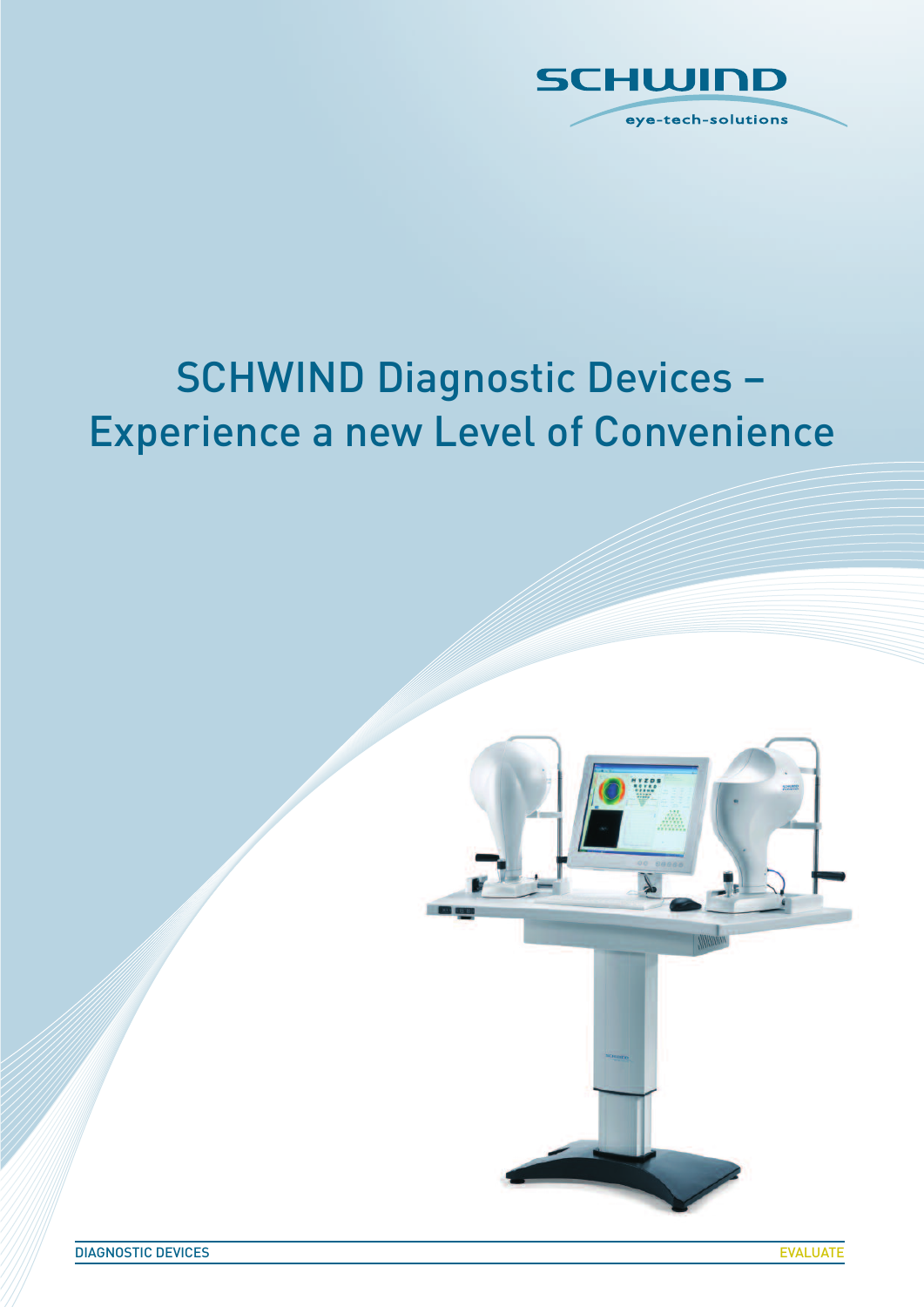# SCHWIND Diagnostic Devices – High-precision, multifunctional, user-friendly

SCHWIND Diagnostic Devices provide an extensive array of measuring methods for refractive and therapeutic corneal surgery. They offer you a multitude of possibilities for individual diagnoses – whether corneal and ocular wavefront data or corneal pachymetry. Furthermore, significant information which can be used for refractive procedures, such as the insertion of intraocular lenses or other phakic lenses, is also available.

SCHWIND CAM software does not miss out a single important detail for the customized treatment planning, which you can conduct on the SCHWIND diagnostic systems or directly on the SCHWIND AMARIS laser systems. SCHWIND diagnostic systems combine extreme precision with a high level of user-friendliness.

|                                                                                                                           | CORNEAL WAVEFRONT SCHWIND PERAMIS SCHWIND SIRIUS<br><b>ANALYZER</b> |                              |                                            | <b>COMBI WAVEFRONT ANALYZER</b><br><b>(SCHWIND PERAMIS &amp; SIRIUS)</b> |
|---------------------------------------------------------------------------------------------------------------------------|---------------------------------------------------------------------|------------------------------|--------------------------------------------|--------------------------------------------------------------------------|
|                                                                                                                           | <b>Topographer</b>                                                  | Topographer +<br>Aberrometer | Topographer +<br><b>Scheimpflug Camera</b> | Topographer + Aberrometer<br>+ Scheimpflug Camera                        |
|                                                                                                                           |                                                                     |                              |                                            |                                                                          |
| Topography<br>- Anterior corneal surface analysis<br>- Corneal Wavefront<br>- Keratoconus-Screening                       |                                                                     |                              |                                            |                                                                          |
| Aberrometry<br>- Objective Refraction<br>- Ocular Wavefront<br>- Internal Wavefront<br>(Ocular - Corneal)                 |                                                                     |                              |                                            |                                                                          |
| Scheimpflug<br>- Analysis of the entire cornea<br>- Pachymetry map<br>- Keratoconus-Screening<br>(anterior and posterior) |                                                                     |                              |                                            |                                                                          |
| Pupillometry                                                                                                              |                                                                     | $\bullet$                    |                                            | $\bullet$                                                                |
| <b>Link to Static</b><br><b>Cyclotorsion Control (SCC)</b>                                                                |                                                                     |                              |                                            |                                                                          |
| Data export to AMARIS laser systems $\bullet$                                                                             |                                                                     |                              |                                            | e                                                                        |
| <b>IOL Calculation Function</b>                                                                                           |                                                                     |                              |                                            |                                                                          |
| <b>CL Fitting Tool</b>                                                                                                    |                                                                     |                              |                                            |                                                                          |
| <b>Print function via WLAN</b>                                                                                            |                                                                     |                              |                                            |                                                                          |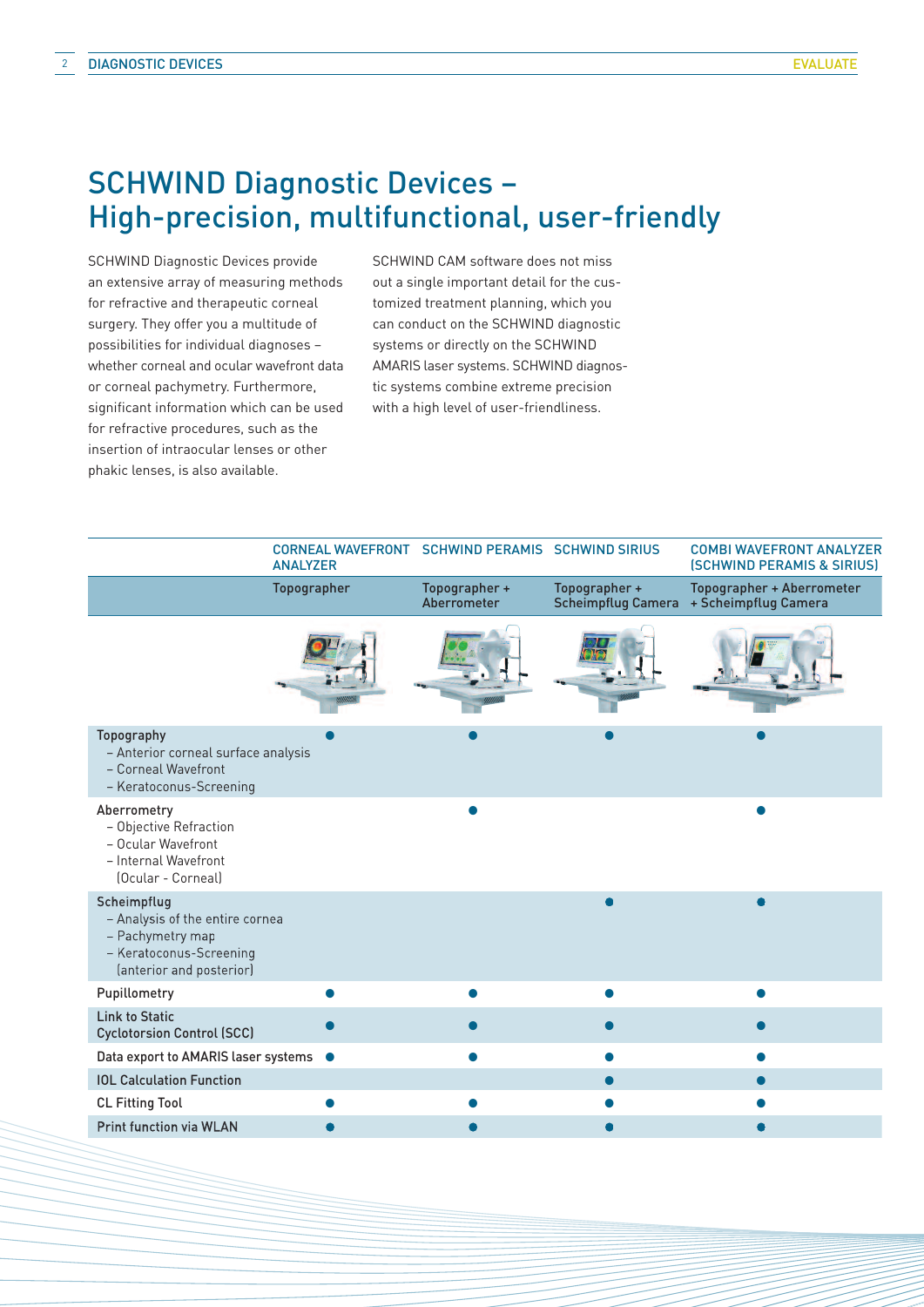**EVALUATE** 

The Corneal Wavefront Analyzer offers you all the possibilities of an innovative topography device. This includes the analysis of corneal wavefront data and thus a particularly precise diagnosis of the symptomatic aberrations of the cornea.

### Extreme precision

The Corneal Wavefront Analyzer fulfils the very high requirements of precision with resolution of one micrometre. The smallest of irregularities is identified. The topography device is a perfect module for the preparation of a broad range of refractive treatments with the SCHWIND AMARIS laser systems.

The measuring process does not require any medical pupil dilation – the eye can be measured in its natural shape. The Corneal Wavefront Analyzer also analyses several images from a series of measurement by comparing them and assists the planning of treatment by its selection of the best image quality. As the system is equipped with two measuring cones, you

will also attain highly reliable results with deep-set as well as small eyes.

#### Pupillometry

Pupil diameter can be measured under both scotopic and photopic lighting conditions with the aid of the integrated pupillometry function.



CORNEAL WAVEFRONT ANALYZER

#### Corneal Wavefront

The corneal wavefront analysis by SCHWIND has redefined the measurement of corneal topography. Thanks to the ray tracing method it documents the type and size of all optical errors existing on the anterior corneal surface and allows a highprecision diagnosis for the suitable choice of treatment. It also provides all the key topographical information needed to enhance power calculation and selection of contact lenses.

A significantly high percentage of aberrations in the human eye appear in the corneal region. Only a slight percentage is found in the lens and vitreous body. The aberrations are mathematically described by means of Zernike polynomials and can be converted into individual, customised ablation profiles using the SCHWIND CAM planning software.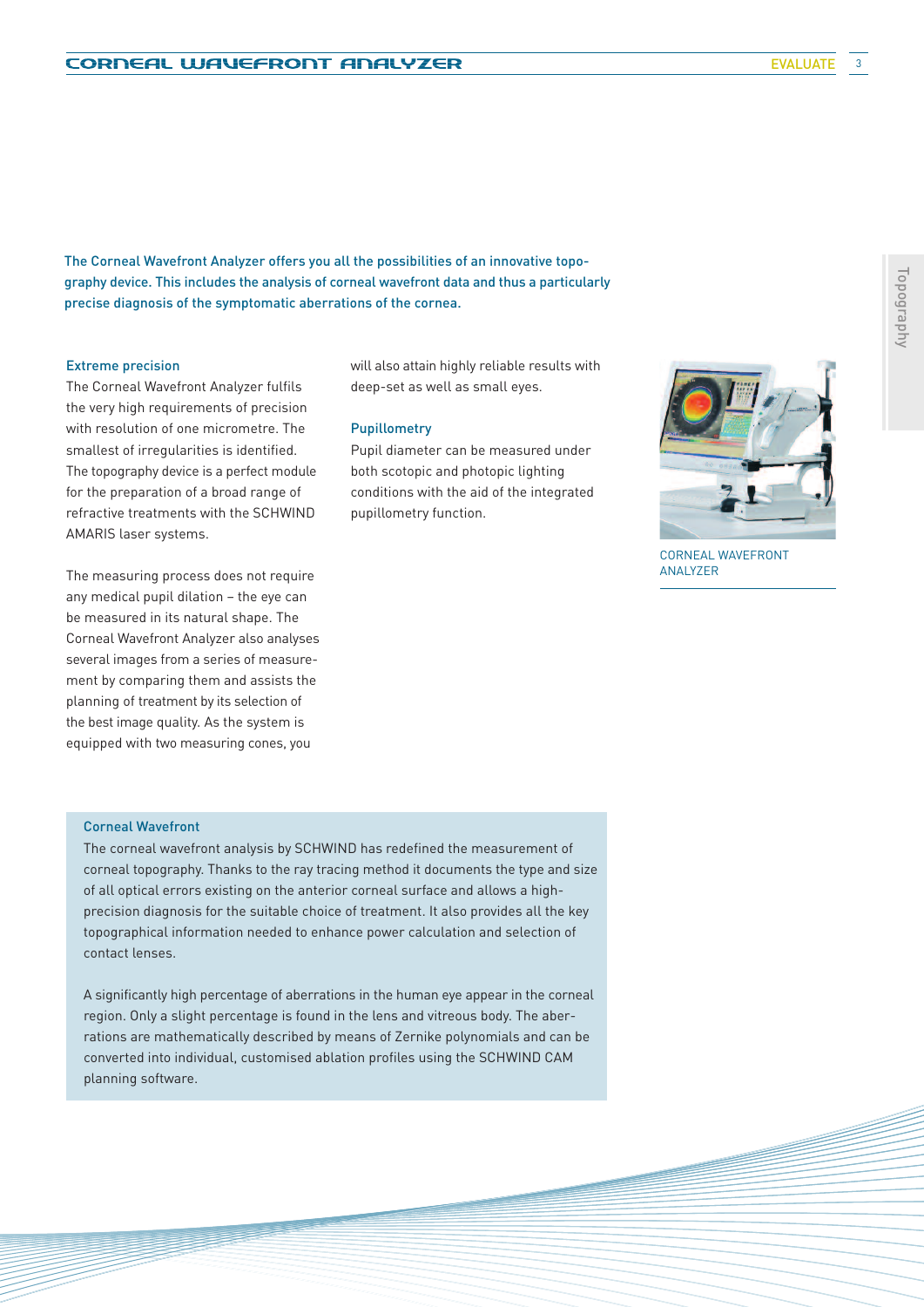

SCHWIND PERAMIS

SCHWIND PERAMIS is a multifunctional combination of a state-of-the-art topography device and aberrometer. The optical characteristics of the cornea and entire eye are analysed in a single measuring procedure.

The unrivalled performance of the aberrometer is based on a high-resolution pyramid wavefront sensor. SCHWIND PERAMIS evaluates the ocular wavefront aberrations with an unprecedented 45,000 measuring points – without any overlap and with clear assignment of each point. Together with real-time measurement, this ensures a new level of detail resolution and precision. The topography device identifies even the smallest corneal irregularities at a very high resolution of one micrometre. The result: extremely precise diagnosis of corneal and ocular aberrations.

Time-saving and convenient: SCHWIND PERAMIS records 33 images per second and automatically selects the image with the best measurement. Furthermore, the topography and aberrometry are measured in a single procedure, so the patient does not need to change the chin rest.



Overview of optical conditions in the eye

#### Sophisticated software

The SCHWIND PERAMIS software offers you a whole range of analysis options, including corneal morphology and analysis of ocular and corneal aberrations as well as their direct comparison – whether in tabular form, as a bar graph or as a wavefront map. You can quickly and easily navigate the menus and obtain selected detail images or a complete overview for the analysis of individual patient data.



Ocular wavefront with refraction

#### Keratometry function

Yet another advantage: The high-resolution topography device with placido ring projection provides you with extremely accurate corneal curvature values.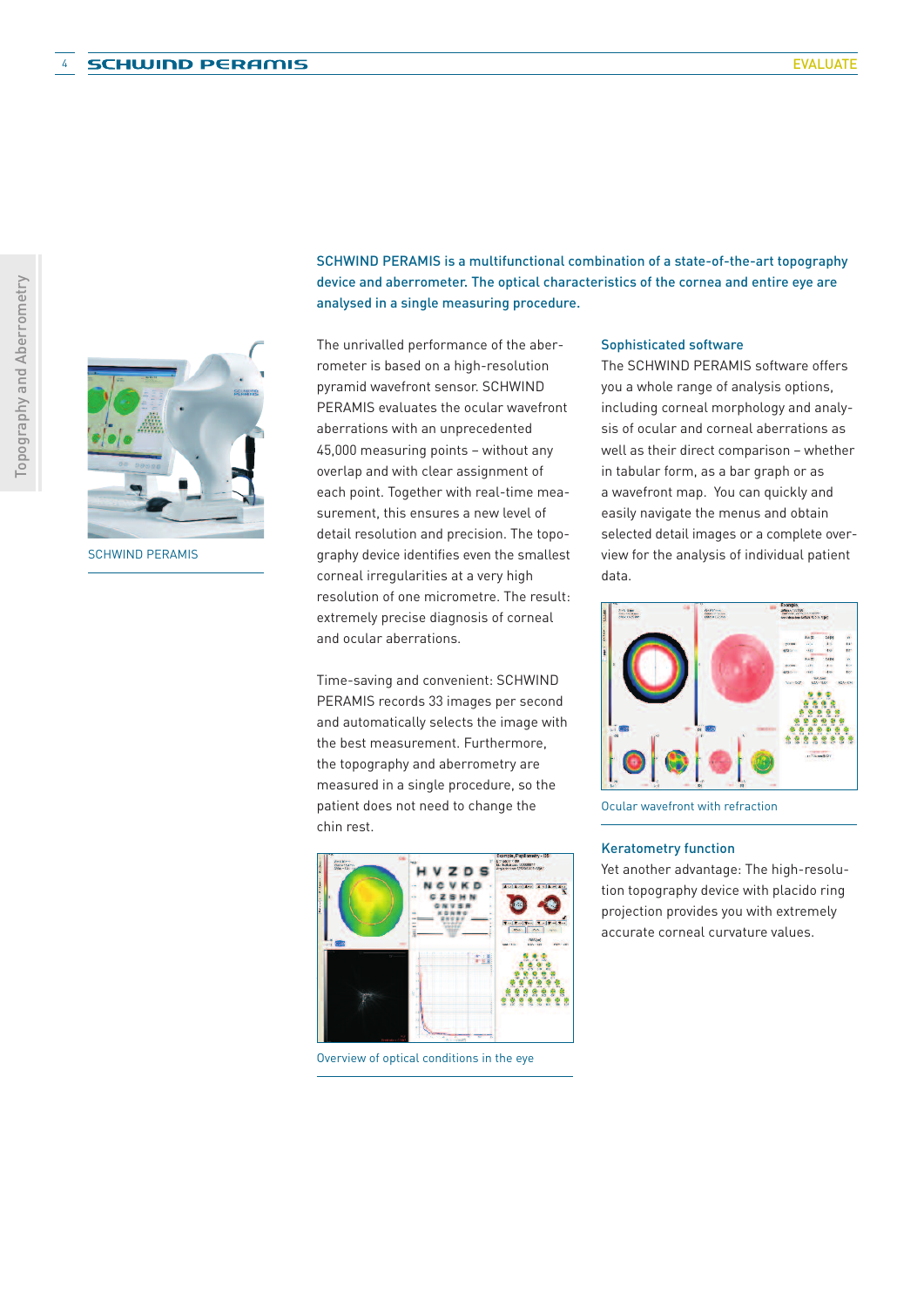Topography

Topography and Scheimpflug

Scheimpflug

SCHWIND SIRIUS offers the perfect combined solution for refractive and therapeutic corneal surgery. The highly precise, multi-functional diagnostic device combines a rotating Scheimpflug camera and a topography device with a placido disc.

The "2 in 1" system provides you with a quick, three dimensional analysis of the entire cornea and the anterior segment in only one step. The SCHWIND SIRIUS captures the anterior segment in less than one second. With the high resolution of one micrometre the diagnostic system detects the smallest of irregularities on the anterior corneal surface and therefore offers an extremely precise diagnosis of the aberrations. This non-contact measurement allows you to analyse the total corneal wavefront, the topography of the anterior and posterior corneal surface (including the tangential and axial curvature) as well as the anterior chamber. In addition, SCHWIND SIRIUS calculates the keratometry readings and can be used for power calculation of intraocular lenses and contact lens fitting.

#### Corneal Wavefront

Corneal wavefront analysis uses the ray tracing method to document the type and size of all existing optical aberrations in

the cornea. These can be viewed separately for the anterior and posterior surface or together for the entire surface of the cornea.

#### Keratoconus Screening

SCHWIND SIRIUS aids you with its extensive keratoconus screening. The diagnostic system offers detailed descriptions of the morphology as well as the classification and follow-up of the keratoconus.

#### Corneal Pachymetry

Thanks to the innovative Scheimpflug technology provided by SCHWIND SIRIUS, you have the option to generate an eye's corneal pachymetry map. Accurate information concerning the corneal thickness is essential for performing lasercontrolled ablation.

#### Pupillometry

The integrated pupillometry captures the pupil diameter either dynamically or statically according to the defined lighting conditions.



SCHWIND SIRIUS



Scheimpflug Imaging



Keratoconus Screening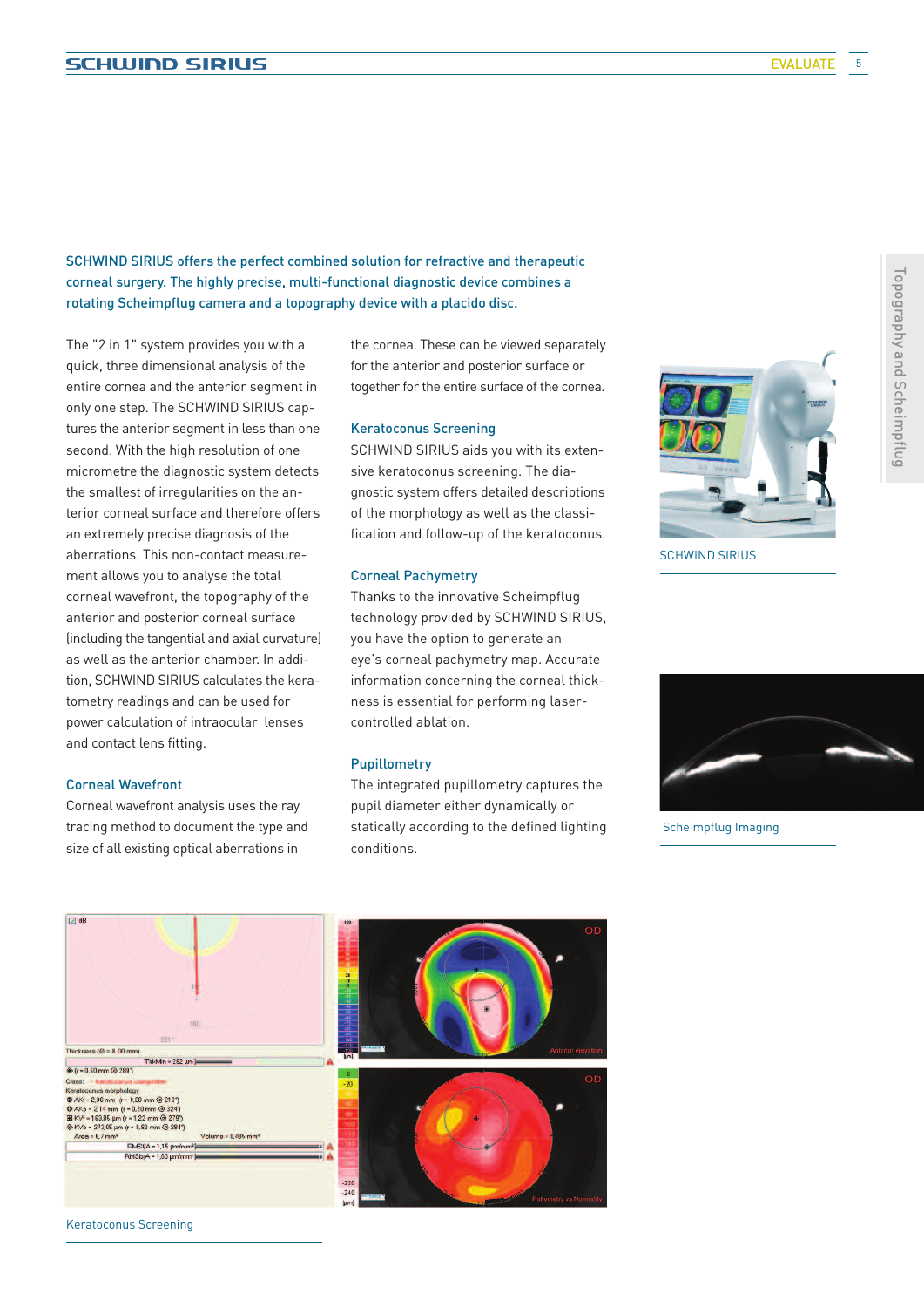

from SCHWIND integrates a whole range of unique functions and thus contributes to optimal surgical and diagnostic decision-making.

The system combines the functions offered by the SCHWIND PERAMIS and SCHWIND SIRIUS. The outstanding detail resolution provides the basis for extensive, particularly precise diagnostics with the COMBI WAVEFRONT ANALYZER. More than 5,632 analysis points and a resolution of 1 um provide the basis for the corneal wavefront. The aberrometer in the SCHWIND PERAMIS utilises the unique pyramid wavefront sensor to evaluate the ocular wavefront aberrations with up to 45,000 measuring points.

SCHWIND PERAMIS can also be used to compare a patient's corneal and ocular wavefront data. The direct comparison provides information about whether a visual defect is located on the surface of the cornea or within the eye itself, thus allowing you to identify and evaluate internal aberrations. In addition, the COMBI WAVEFRONT ANALYZER with SCHWIND SIRIUS provides detailed information on the entire anterior segment of the eye thanks to the Scheimpflug camera.

The same software is used to control both diagnostic systems and evaluate the data, allowing you to view all the data in a common database and compare them directly. The result: a perfect diagnosis tailored specifically to the patient's personal requirements, and easy, efficient, convenient handling for you.



Ocular Wavefront – Corneal Wavefront = Internal Wavefront



SCHWIND PERAMIS & SIRIUS = COMBI WAVEFRONT ANALYZER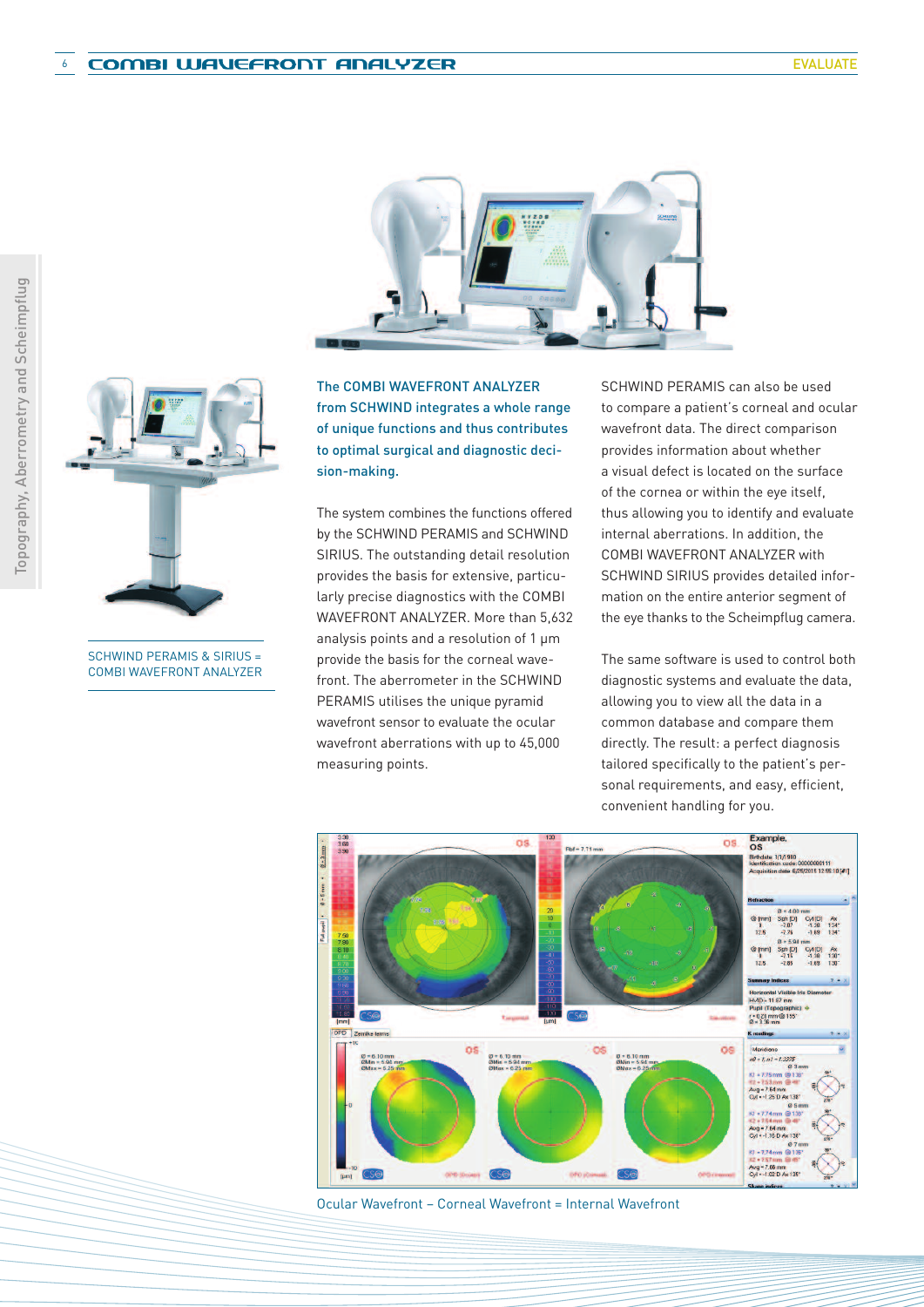| <b>SCHWIND PERAMIS</b>                      |                                                                               | At a glance |
|---------------------------------------------|-------------------------------------------------------------------------------|-------------|
| Device Type                                 | Topographer combined with aberrometer                                         |             |
|                                             |                                                                               |             |
| <b>TOPOGRAPHER</b>                          |                                                                               |             |
| Camera                                      | One digital USB3.0 camera                                                     |             |
| <b>Measuring Technology</b>                 | Placido disk                                                                  |             |
| <b>Analysed Area</b>                        | $\varnothing$ 10 mm                                                           |             |
| <b>Placido Rings</b>                        | 22                                                                            |             |
| <b>Measuring Points</b>                     | 5.632                                                                         |             |
| <b>Measurement Range</b>                    | 1 to 100 D                                                                    |             |
| Resolution                                  | $\pm 0.01$ D, 1 µm                                                            |             |
| Analysis Diameter                           | 3, 5 and 7 mm                                                                 |             |
| Pupillometry                                | Static and dynamic<br>Scotopic (0.04 Lux), mesopic (4 Lux), photopic (40 Lux) |             |
| <b>Measuring Time</b>                       | < 1 second                                                                    |             |
| Data Export to SCHWIND AMARIS Laser Systems | <b>Corneal Wavefront</b>                                                      |             |

## ABERROMETER

| Camera                                                       | Two digital USB3.0 cameras                                               |
|--------------------------------------------------------------|--------------------------------------------------------------------------|
| <b>Measuring Technology</b>                                  | Pyramid wavefront sensor                                                 |
| <b>Analysed Area</b>                                         | ø 9 mm pupil                                                             |
| <b>Measuring Points</b>                                      | 45,000 points at 10 mm pupil diameter                                    |
| <b>Measurement Range</b>                                     | $-20$ D to $+15$ D sph<br>$±10$ D cyl                                    |
| <b>Measuring Time</b>                                        | Approx. 3 seconds<br>(for combined aberrometry & topography measurement) |
| Data Export to SCHWIND AMARIS Laser Systems Ocular Wavefront |                                                                          |

| <b>Static Cyclotorsion Control (SCC)</b> | Optional                                                                  |
|------------------------------------------|---------------------------------------------------------------------------|
| <b>Operating Distance</b>                | 79 mm                                                                     |
| Weight                                   | Approx. 6.2 kg                                                            |
| <b>Voltage/Power Consumption</b>         | 230/120 VAC, max 2.4 A                                                    |
| Dimensions (Height x Width x Depth)      | $51 \times 31 \times 28$ cm                                               |
| Compliance                               | CE Conformity in accordance with Medical Device Directive (MDD) 93/42/EEC |